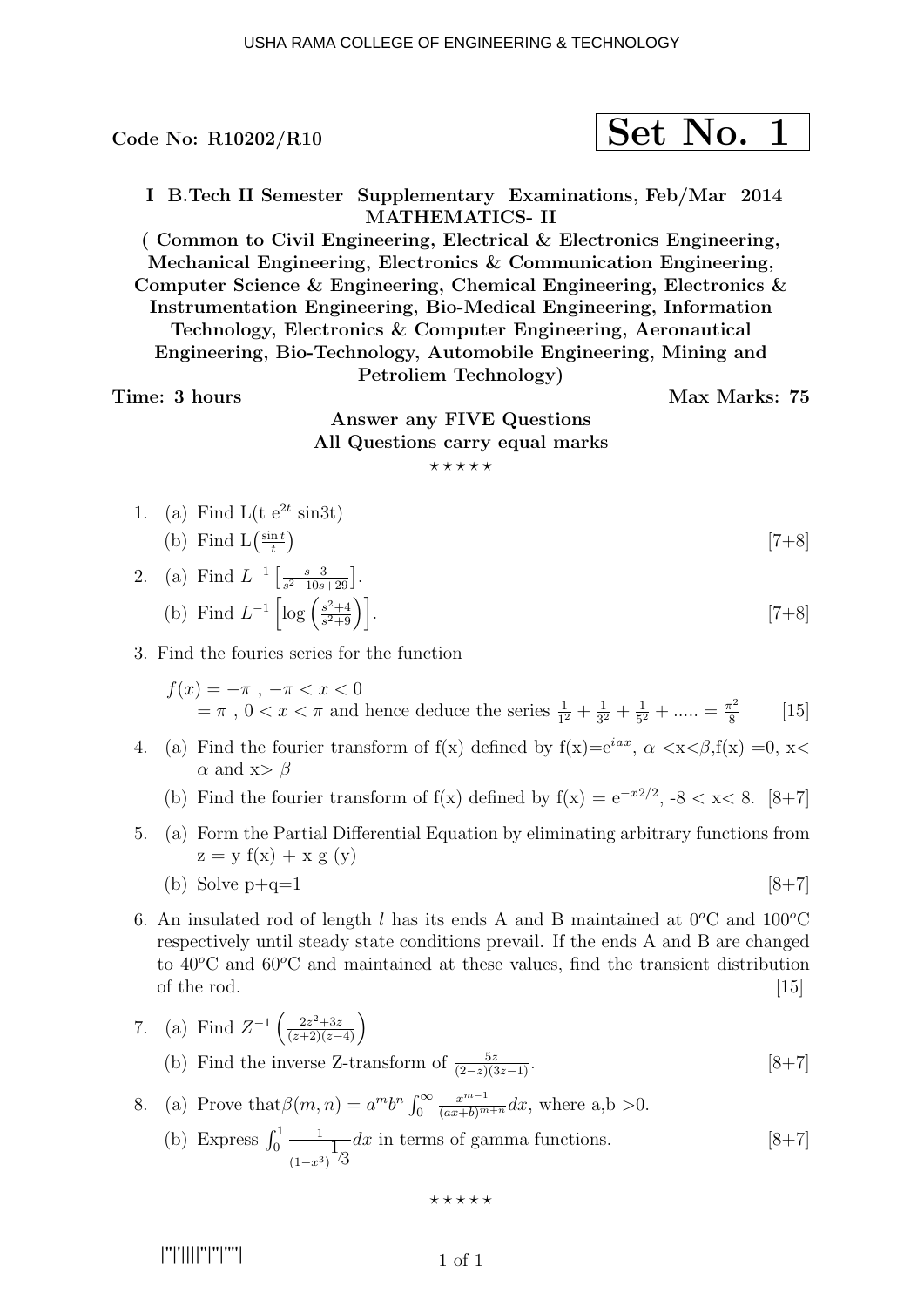# $\rm{Code}$  No: R10202/R10  $\rm{Set}$   $\rm{Net}$   $\rm{No.}$  2

I B.Tech II Semester Supplementary Examinations, Feb/Mar 2014 MATHEMATICS- II

( Common to Civil Engineering, Electrical & Electronics Engineering, Mechanical Engineering, Electronics & Communication Engineering, Computer Science & Engineering, Chemical Engineering, Electronics & Instrumentation Engineering, Bio-Medical Engineering, Information Technology, Electronics & Computer Engineering, Aeronautical Engineering, Bio-Technology, Automobile Engineering, Mining and Petroliem Technology)

#### Time: 3 hours Max Marks: 75

### Answer any FIVE Questions All Questions carry equal marks  $***$ \*\*

- 1. (a) Find the Laplace transform of  $e^{5t} + e^{-2t}$  sin5t + cos4t sinh2t + 5 cosh3t  $+ t^5 - 9$ 
	- (b) Find the Laplace transform of  $t^2\sin 2t$  $\sin 2t$  [7+8]
- 2. (a) Find inverse Laplace transform of  $\frac{4s+5}{(s-1)^2(s-2)}$ 
	- (b) Find inverse Laplace transform of  $\frac{1}{s(s+3)^3}$  [7+8]

3. Obtain the half range cosine and sine series for  $f(x)=x$  in  $o\lt x\lt L$  [15]

- 4. Find the fourier sine transform of  $f(x) = \frac{1}{x(x^2 + a^2)}$  $\vert 15 \vert$
- 5. (a) Solve  $p-q=z-y$ (b) Solve  $(x-a)p + (y-b) q = z-c$  [8+7]
- 6. (a) Solve  $3u_x+2u_y=0$  and  $u(x,0) = 4e^{-x}$  by the Method of Separation of Variables. (b) Solve  $\frac{d^2z}{dx^2} - 2\frac{dz}{dx} + \frac{dz}{dy} = 0$  by the Method of Separation of Variables. [8+7]

7. (a) Find 
$$
Z^{-1}\left(\frac{3z^2+z}{(5z-1)(5z+2)}\right)
$$
.  
\n(b) Find  $Z^{-1}\left(\frac{z^2-3z}{(z+2)(z-5)}\right)$   $[8+7]$ 

8. (a) Prove that 
$$
\beta(m, n) = \frac{\Gamma(m)\Gamma(n)}{\Gamma(m+n)}
$$
.  
\n(b) Express  $\int_0^{\pi/2} \sqrt{\tan \theta} d\theta$  in terms of gamma functions. [8+7]

 $***$ \*\*

|''|'||||''|''|''''|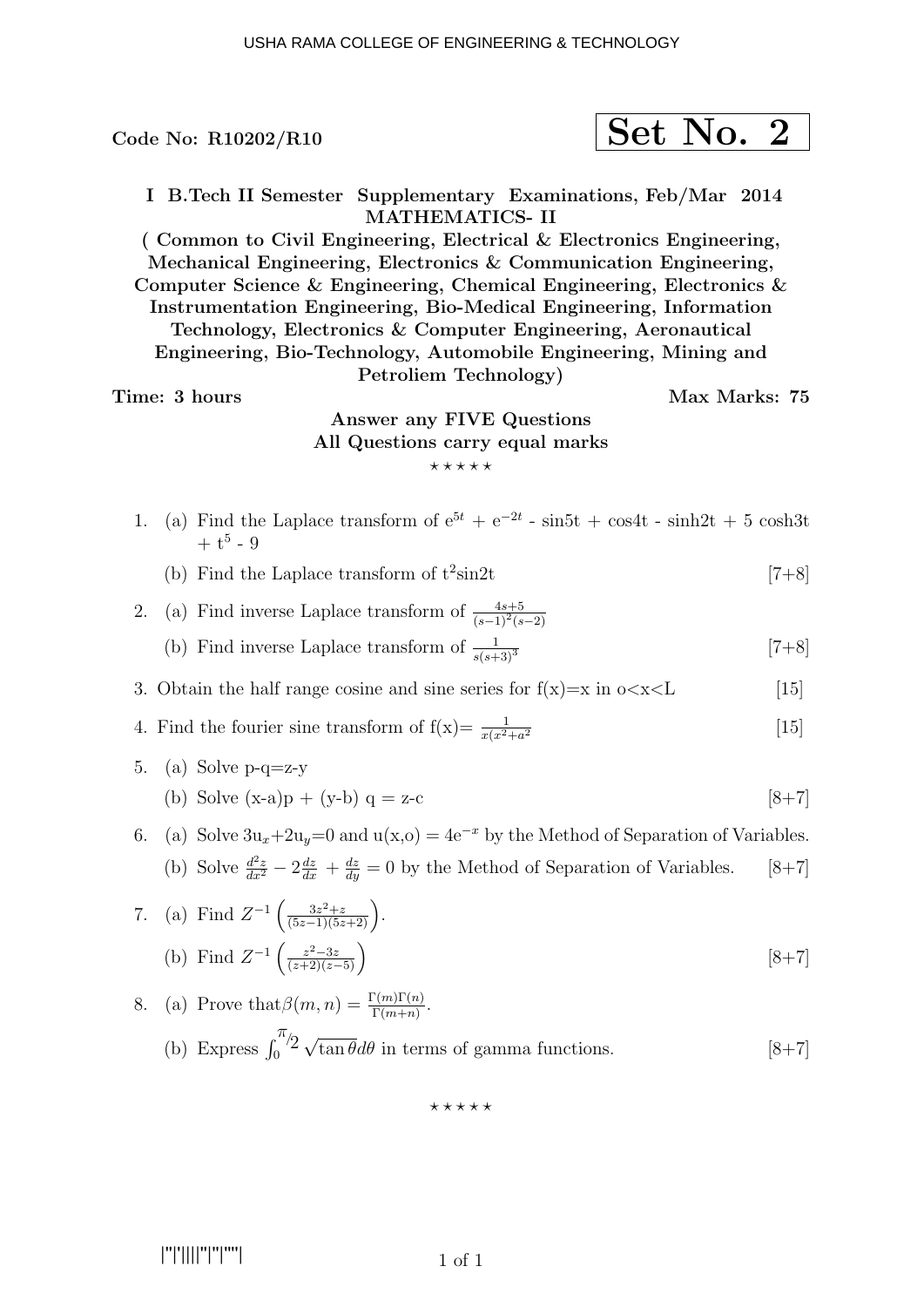Code No: R10202/R10  $\vert$  Set No. 3 I B.Tech II Semester Supplementary Examinations, Feb/Mar 2014 MATHEMATICS- II ( Common to Civil Engineering, Electrical & Electronics Engineering, Mechanical Engineering, Electronics & Communication Engineering, Computer Science & Engineering, Chemical Engineering, Electronics & Instrumentation Engineering, Bio-Medical Engineering, Information Technology, Electronics & Computer Engineering, Aeronautical Engineering, Bio-Technology, Automobile Engineering, Mining and Petroliem Technology) Time: 3 hours Max Marks: 75 Answer any FIVE Questions

## All Questions carry equal marks  $***$ \*\*

- 1. (a) Find the Laplace transform of t sin2t cos2t
	- (b) Find  $L(t^2)$  $\cos 2t$  [7+8]

2. (a) Find 
$$
L^{-1}[e^{-2s}/(s^2 + 4s + 5)].
$$
  
\n(b) Find  $L^{-1}\left[\log\left(\frac{s+1}{s-1}\right)\right]$ . [7+8]

- 3. Find the fourier series for  $f(x)=2Lx-x^2$  in  $0 < x < 2L$  and hence deduce  $1-1/2^2+1/3^2$  $1/4^2 + \ldots = \pi^2/12$  $^{2}/12$  [15]
- 4. Find the fourier sine transform of  $f(x) = \begin{cases} 1-x^2, & |z| < 1 \\ 0, & |z| > 1 \end{cases}$ 0  $|z| > 1$ [15]
- 5. (a) Form the Partial Differential Equation by eliminating arbitrary function from  $f(x^2+y^2, z-xy) = 0$

(b) Solve 
$$
pq=xy
$$
 [8+7]

- 6. A tightly stretched string of length  $l$  with fixed end points is initially at rest in its equilibrium position and each of its points is given a velocity  $v(x)$  such that  $v(x) = \begin{cases} cx, & 0 \leq x \leq \frac{l}{2} \\ c(l-x) & l \leq x \end{cases}$ 2  $\frac{c(x)}{c(l-x)},$   $\frac{l}{2} \leq x \leq l$  find the displacement of any point on the string at any time 't'.  $[15]$
- 7. (a) Find the Z-transforms of (i) e<sup>-a n</sup> sin n $\theta$  (ii)3  $n^2 + 10 \cos(\frac{n\pi}{2})$  $\frac{2\pi}{2}$  +  $a^{n+2}$ .
	- (b) Find the Z-transforms of (i)  $(n-1)^2$  (ii)  $5 e^{-a n} \sin(\frac{n\pi}{4})$  $\frac{1\pi}{4}$   $-3a^4$ . [8+7]
- 8. (a) Show that  $\int_0^\infty e^{-x^2} dx = \frac{\sqrt{\pi}}{2}$ 2 (b) Prove that  $\beta(m+1, n) + \beta(m, n+1) = \beta(m, n)$  [8+7]

#### ⋆ ⋆ ⋆ ⋆ ⋆

|''|'||||''|''|''''|